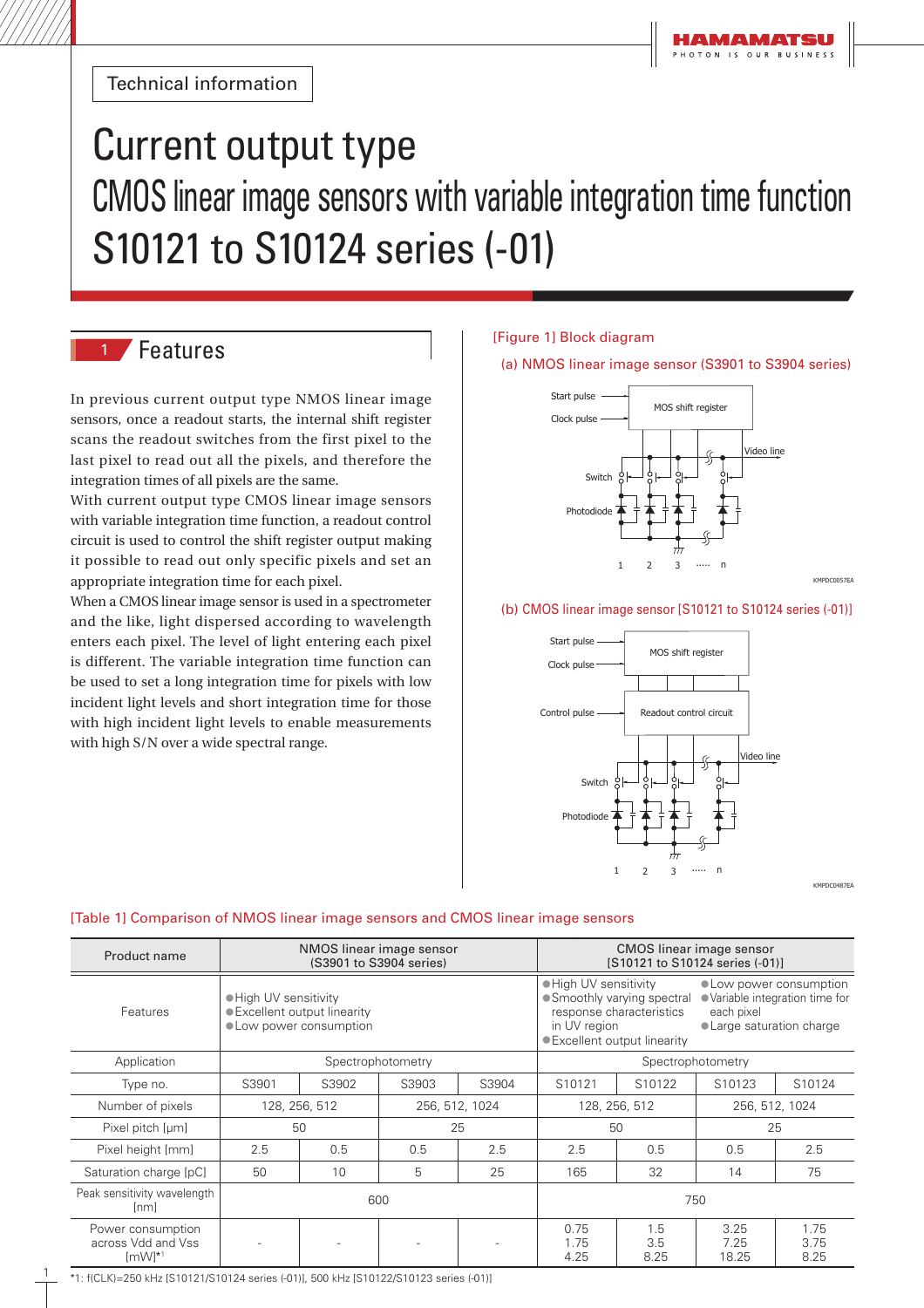# [Figure 2] Spectral response (typical example)

(a) 200 to 1200 nm



#### (b) Ultraviolet region



#### [Figure 3] Device structure

#### (a) Block diagram



# (b) Equivalent circuit



# **2** Description of each section

#### (1) Photodiode (photosensitive area)

The photosensitive area is made up of PN junction photodiodes, which are composed an N-type diffusion layer formed on a P-type silicon substrate. It serves as a photoelectric converter that converts light signals into electrical signals and also temporarily stores the obtained signal charges. Vss is connected to the anode of each photodiode. The photodiode is designed to provide high UV sensitivity but low dark current. Figure 4 shows a structure diagram of the photosensitive area. "A" indicates the photodiode pixel pitch; "B" indicates the width of the photodiode diffusion layer; "C" indicates the photodiode height.

#### [Figure 4] Structure of photosensitive area



|                                                                                              | в |                                                      |
|----------------------------------------------------------------------------------------------|---|------------------------------------------------------|
|                                                                                              |   |                                                      |
| $\frac{10121 \text{ series (-01)}}{101}$ 50 µm 45 µm $\frac{2.3 \text{ mm}}{0.5 \text{ mm}}$ |   |                                                      |
| S10123 series (-01)                                                                          |   | $0.5$ mm                                             |
| S10124 series (-01)                                                                          |   | $-25 \mu m$ 20 $\mu m$ $\frac{2.5 \mu m}{2.5 \mu m}$ |

KMPDA0124EC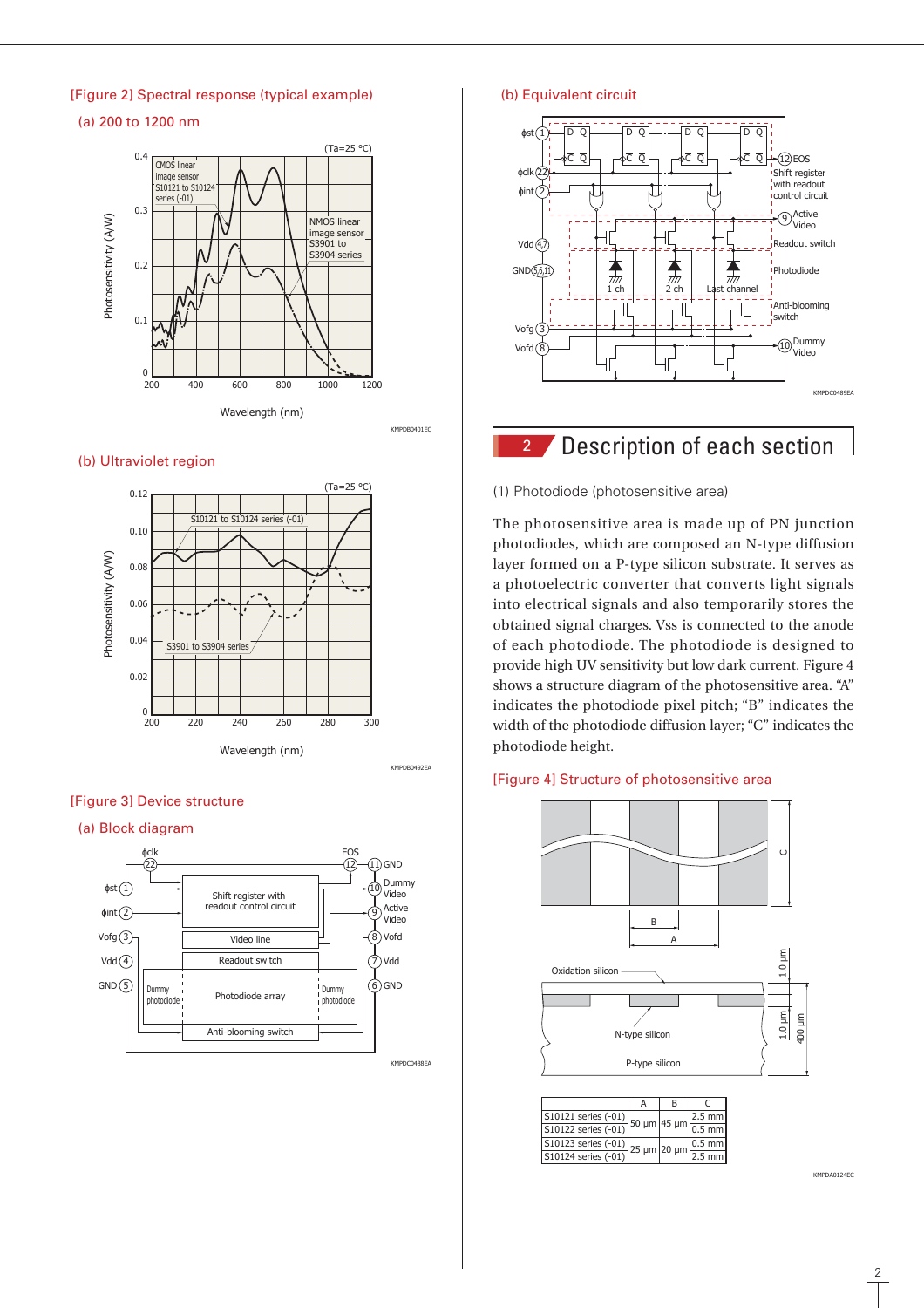# (2) Readout switches

The readout switch is made up of an address switch array, which is composed of N-channel MOS transistors whose source is the photodiode cathode, drain is the video line, and gate is the address pulse input. Each photodiode is connected to the active video line via an address switch. The address pulse from the shift register turns on the address switch and causes the output signal to appear in the video line. The readout switch ON resistance is approximately 500 Ω.

#### (3) Anti-blooming switches

The anti-blooming switch is made up of switches, which are composed of N-channel MOS transistors whose source is the photodiode cathode, gate is the overflow gate, and drain is the overflow drain.

When a light level higher than the saturation exposure enters a photodiode, the photodiode cannot store a signal charge in excess of the saturation charge. The excess signal charge overflows and diffuses into the adjacent photodiodes and the video lines, resulting in deterioration of signal purity, so-called "blooming." An anti-blooming switch is provided in the S10121 to S10124 series (-01) for each photodiode separately from the normal signal output line connected to the video line, in

(4) Shift register with readout control function

order to allow the excess charge to bleed off.

The shift register with readout control function is composed of a D type flip-flop for every channel plus one extra D type flip-flop and NOR gates [Figure 5].

The CLK signal is input to pin C of each D type flip-flop of every channel that makes up the shift register  $(0)$ , and the ST signal connected to pin D of the ch 1 D type flipflop  $(2)$ . The D type flip-flop retains the input to pin D as output of pin Q on the falling edge of the CLK signal. Pin O of ch 1 is connected to pin D type of ch 2  $(3)$ , and this pattern is repeated to the last channel. Applying ST and CLK signals externally causes the D type flip-flop circuit to operate, and the signal is output from each channel in order from ch 1.

Furthermore, to allow readout control, the inverted signal from pin Q and the INT signal are input to the two input terminals of each NOR gate  $(\circledast)$ . The on and off of the address switch of each channel can be controlled using the INT signal.

When the readout of all pixels is complete, an EOS (endof-scan) pulse is output at the next timing after the last pixel.

#### [Figure 5] Circuit of shift register with readout control function



The INT signal and the output from the D type flip-flops enter the NOR gates. When consecutive pixels are read out, a high-level period must be provided in the INT signal to prevent the shift register output of adjacent pixels from turning on simultaneously in the gray area of Figure 6, in order to ensure only a single pixel is turned on. The INT signal must be set to high level for at least 30 ns before and after the CLK falling signal. However, this is not necessary during the period between an EOS and the next rising edge of the ST signal.

# <sup>3</sup> Timing chart

Figure 6 shows a timing chart of the shift register section. The CLK signal is changed from high level to low level once during the high-level period of ST. This starts the operation of the D flip-flops making up the shift register.

#### [Figure 6] Shift register operation



SX: NOR gate output of X ch

### · T1

CLK changes to low level, and  $\overline{Q1}$  changes to low level. Since the INT signal is at high level, S1 remains at low level.

KMPDC0491EA

### · T2

When the INT signal changes to low level while  $\overline{Q1}$  is at low level, S1 changes to high level, and the readout switch of the ch 1 shift register turns on.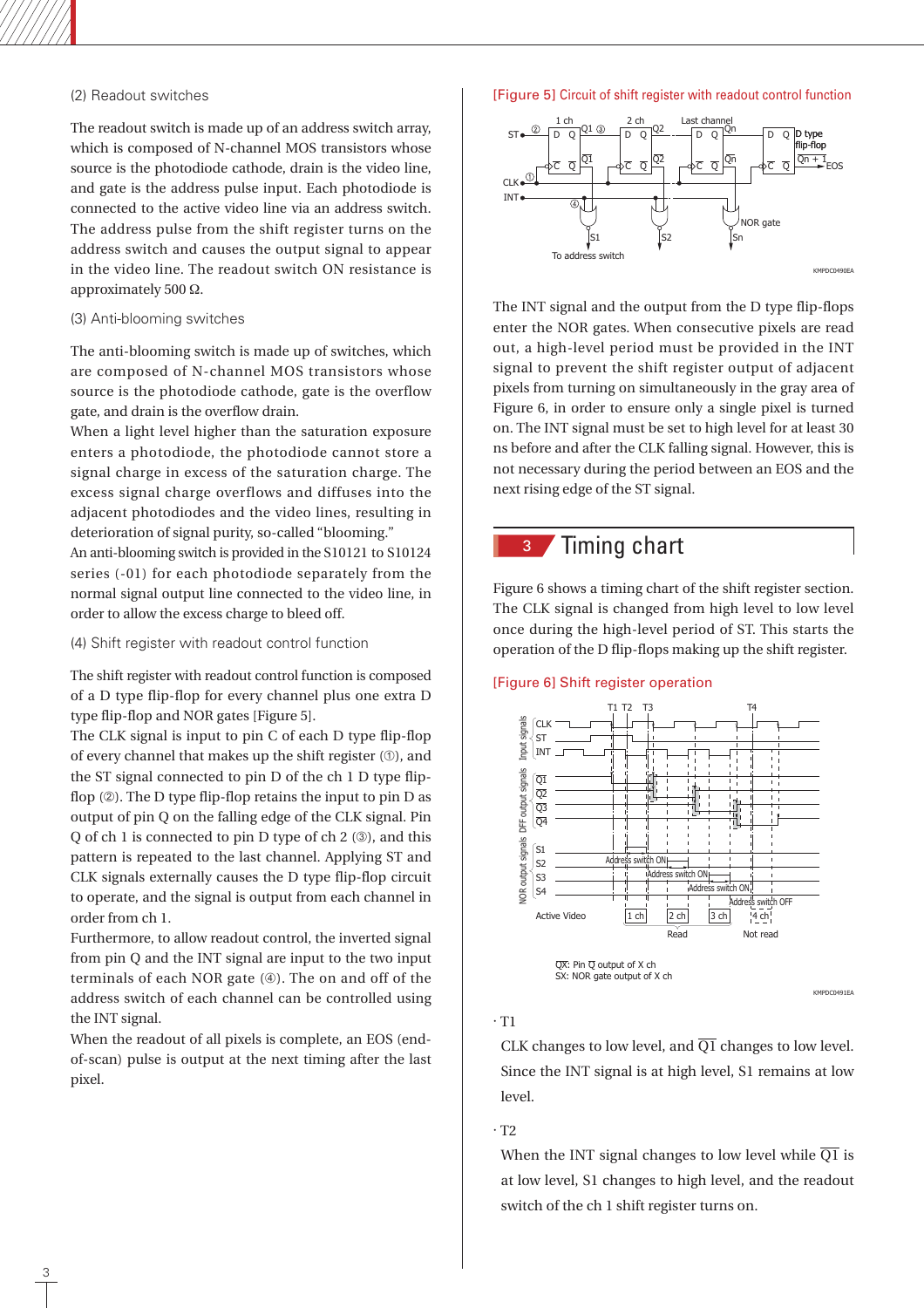# · T3

 $\overline{Q1}$  is at low level. When the INT signal changes to high level, S1 changes to low level, and the readout switch of the ch 1 shift register turns off.

#### · T4

 $\overline{Q4}$  is at low level. When the INT signal is at high level, S4 remains at low level, and the readout switch of the ch 4 shift register remains off.

#### [Figure 7] Timing chart



# 4 Variable integration time function

Controlling CLK of pin INT makes it possible to change the integration time of each pixel to "an integer multiple of the readout cycle." If CLK of pin INT is set to high level at the readout timing of a specific pixel, the signal for that pixel is not output [Figure 8]. If the signal from the specified pixel is not output, integration continues for that pixel. For example, if the integration time of a readout cycle is 100 ms and this function is used to output a signal every three cycles for a specific pixel, the integration time for that pixel is 300 ms. Increasing the integration time of a specific pixel makes it possible to efficiently detect low-level wavelength component signals of dispersed light.

The timing chart of the variable integration time function is shown in Figure 8. Here, an example is provided for a case where the integration times of the second, third, and fourth pixels are set to twice, three times, and four times the integration time (one cycle of the start pulse) of the first pixel. The integration time can be varied for each pixel by applying INT pulse as shown in figure 8.

### [Figure 8] Timing chart (variable integration time function)



# <sup>5</sup> Operating principle

Figure 9 shows the setup of a photodiode and readout switch for a single pixel. Figure 10 shows the equivalent circuit of the setup. The details of the readout operation are explained below.

The photodiode is a PN junction photodiode consisting of an N-type diffusion region formed on a P-type silicon substrate. The readout switch is made up of N-channel MOS transistors whose source is the photodiode cathode, drain is the the video line side, and gate is the address pulse input from the shift register. The photodiode anode (silicon substrate) is connected to GND, and the video line is biased at the positive potential Vb.

When an address pulse from the shift register enters the gate of the readout switch, the switch turns on. As a result, the photodiode cathode is set to the same potential as the video line, and the photodiode is initialized to a reverse-bias state. At this point, the photodiode junction capacitance Cj is supplied with a charge,  $Qj = Cj \times Vb$ , from the power supply. When the switch turns off and integration starts, the stored charge is discharged by the charge generated by the incident light, and the cathode potential approaches GND potential. The amount of discharge increases in proportion to the incident light level, but the maximum amount is limited by the amount of charge initially stored. This corresponds to the saturation charge. When an address pulse is received again and the readout switch turns on, a charge equal to the that discharged during the integration time is supplied from the power supply through the load resistance RL, so that the photodiode is initialized again. At this point, a potential difference due to the charge current appears across the load resistance RL, and is detected as an output voltage. This output has a differential waveform with a negative polarity with respect to the video line bias voltage Vb. This signal readout method is called current-to-voltage conversion, and its simplified operating diagram is shown in Figure 11.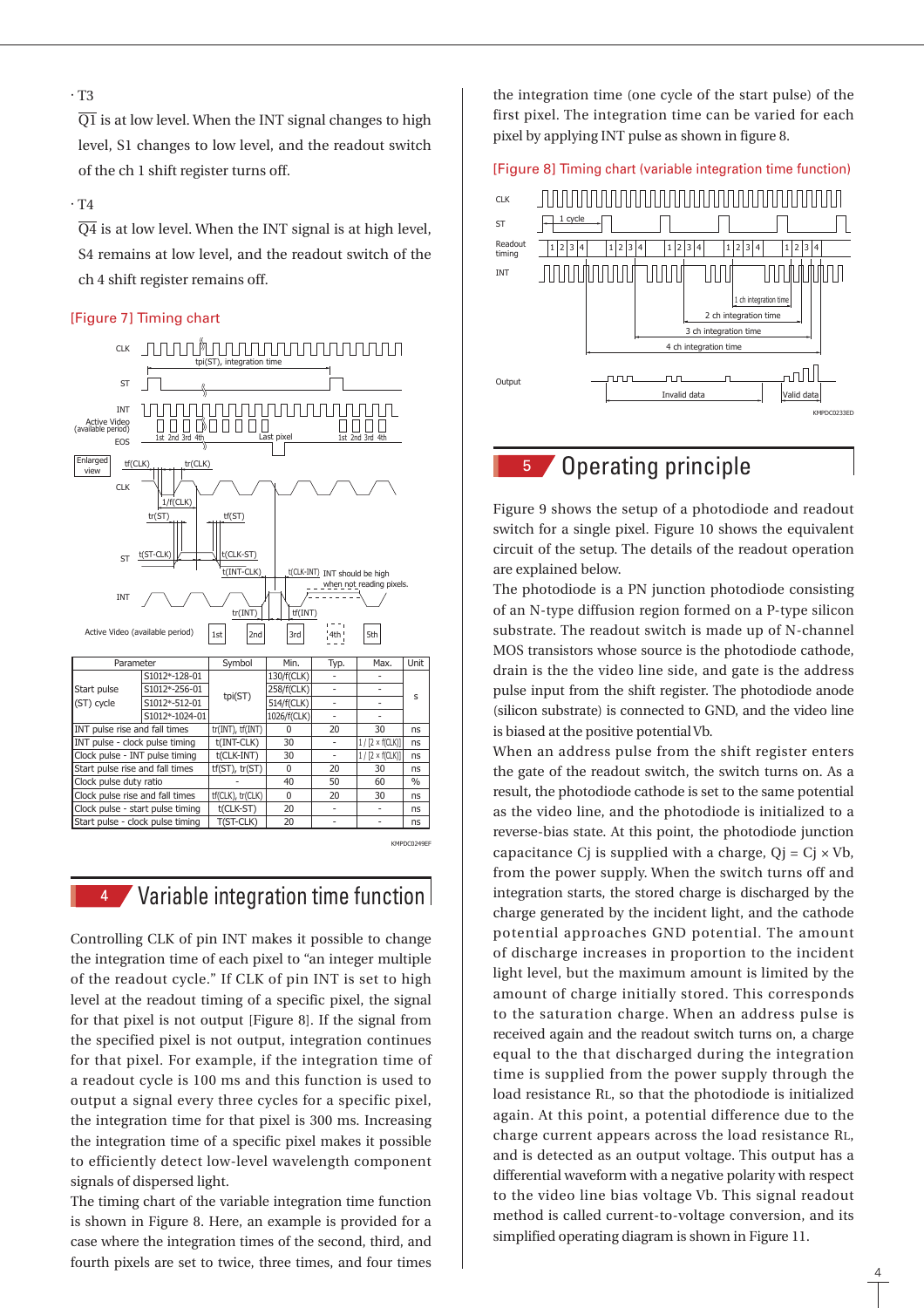## [Figure 9] Structure of readout section



#### [Figure 10] Equivalent circuit of current-to-voltage conversion method



#### [Figure 11] Operation of current-to-voltage conversion method



In actual operation, the stored charge gradually discharges due to the re-combination current and the surface leakage current in the depletion layer in addition to the photocurrent described above. These currents that are unrelated to the illumination of light are referred to as dark current and its output is called dark output.

# 6 External current integrating driver circuit example

As shown in Figure 12, a driver circuit consisting of a timing signal generator, video signal processor, voltage regulator, and so on must be prepared. The timing signal generator generates pulses required by the sensor, signal processor, and so on. The video signal processor performs

current integration, amplification, and DC restoration on the video signals received from the sensor. The voltage regulator generates Vofd (=Vb) and Vofg.

Digital supply voltage, analog supply voltage, master clock pulse, and master start pulse are applied to the driver circuit from external sources. On the other hand, the driver circuit outputs data video signal, trigger pulse, and EOS pulse.

The timing signal generator consists of a PLD (programmable logic device) and transmits (1) clock pulse and start pulse to operate the sensor shift register, (2) reset signals to the current integrating circuit to process output signals, and (3) clamp signal to the DC restoration circuit. The generator also provides a trigger output signal for external sample-and-hold and transmits it via a buffer. These signals are synchronized with an external master clock pulse and are initialized by an external master start pulse.

The video signal processor comprises four sections: firststage amplifier, second-stage amplifier, clamp circuit, and last-stage amplifier. The first stage amplifier integrates the video output current from the sensor. Video bias voltage Vb (=Vofd) is applied to the non-inverting input terminal of the first stage amplifier. A reset switch is connected in parallel with the integration capacitor, so that the capacitance is reset by a reset signal input to the switch each time a pixel is read out. The first stage amplifier also cancels the switching noise that is synchronized to the clock pulse. The first stage amplifier output, which is a positive boxcar waveform with respect to the 2 V video bias, is given by equation (1). Denoting the output voltage (unit: V) as V and the output charge (unit: pC) as Q,

#### $V = Q / Cf \cdots (1)$

### [Figure 12] External driver circuit example



The second-stage amplifier performs non-inverting amplification. Then, a clamp circuit composed of a capacitor and switch performs CDS (correlated double sampling). The clamp switch is turned on for a given period (clamp period) immediately after the integration capacitance is reset in order to fix the clamp circuit output potential to ground. This eliminates the reset noise that occurs in the integration capacitance reset switch. The last-stage non-inverting amplifier transmits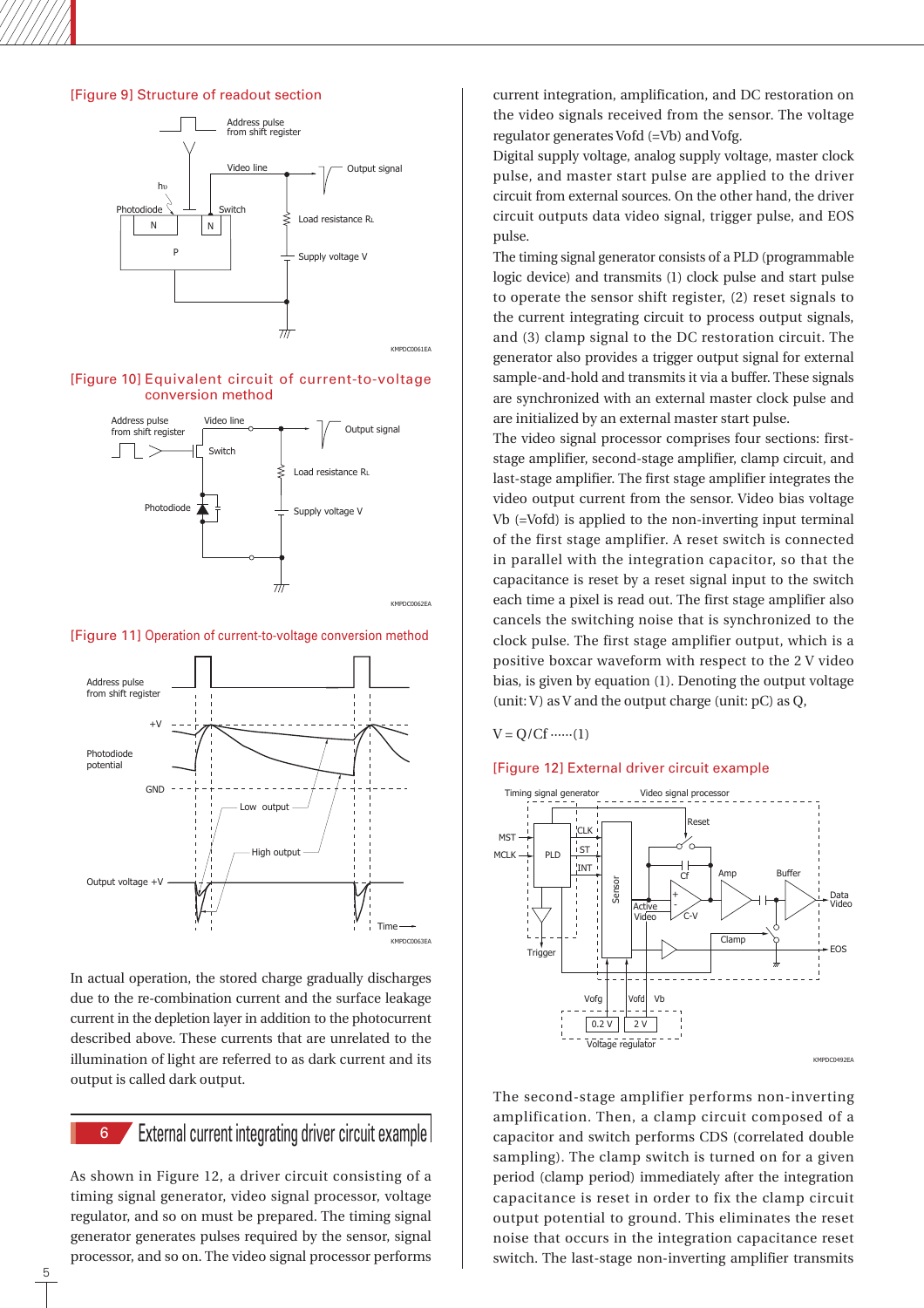data video signals.

The voltage regulator generates two voltages: Vofg and Vofd. Vofg is applied to the MOS transistor gate, and therefore hardly any current flows to pin OFG. The current that flows through pin OFD depends on the oversaturated state. Up to several tens of mA may flow. To use in a over-saturated state, the drive capability must be increased to allow current to flow through pin Vofd.

## [Figure 13] Timing chart example of external driver circuit



#### Precautions when configuring the driver circuit

- · Separate the analog circuit ground and the digital circuit ground.
- · Connect the video output terminal to the amplifier input terminal in the shortest possible distance.
- · When wiring, avoid crossing of analog and digital signals or running them in parallel as much as possible.
- · Use a series power supply having only small voltage fluctuations.

Hamamatsu provides the C10808 series as a driver circuit for the CMOS linear image sensor S10121 to S10124 series (-01). For details on the C10808 series, refer to the datasheet.

### [Figure 14] Block diagram (C10808 series)



**KACCCO558EA** 



 What is the difference between the CMOS linear image sensor S10121 to S10124 series (-01) and the NMOS linear image sensor S3901 to S3904 series?

See the comparison table of Table 1. The S10121 to S10124 series (-01) feature large saturation charge and variable integration time function. In addition, a smooth spectral response is achieved in the ultraviolet region [Figure 2 (b)].

How should the dummy video terminal be used?

The dummy video terminal outputs only the switching noise component. The dummy video terminal is used in the current-to-voltage conversion method, but this method is not recommended because obtaining highly accurate readout is difficult. Note that the dummy video terminal is not used when the current integrating readout circuit is used.

 What is the voltage Vb that is listed in the condition column of electrical characteristics?

Vb is a video bias voltage for using the current integrating readout method; there is no terminal on the image sensor for Vb. See Figure 12, which provides an connection example of the integrating circuit and Vb. Vb is a voltage for the non-inverting input terminal of the integration amplifier. It is a reset voltage for the photodiode.

- $\odot$  Is it necessary to operate Vb and Vofd at the same voltage? Normally, operate Vb and Vofd at the same voltage. Vofd is connected to the drain of the overflow-drain MOS transistor. An equivalent circuit is shown in Figure 3 (b). In the over-saturated state, current flows from Vofd to the photodiode. For example, if 100000 *lx*, an extremely intense light, is incident, several tens of milliamperes of current flows. Therefore, we recommend a circuit in which an op amp is connected as a buffer.
- What is the optimum voltage for video bias voltage Vb? A measurement example of a video bias voltage and saturation charge is shown in Figure 15. The video bias voltage ranges from 0.5 V to 2.5 V and is typically 2 V.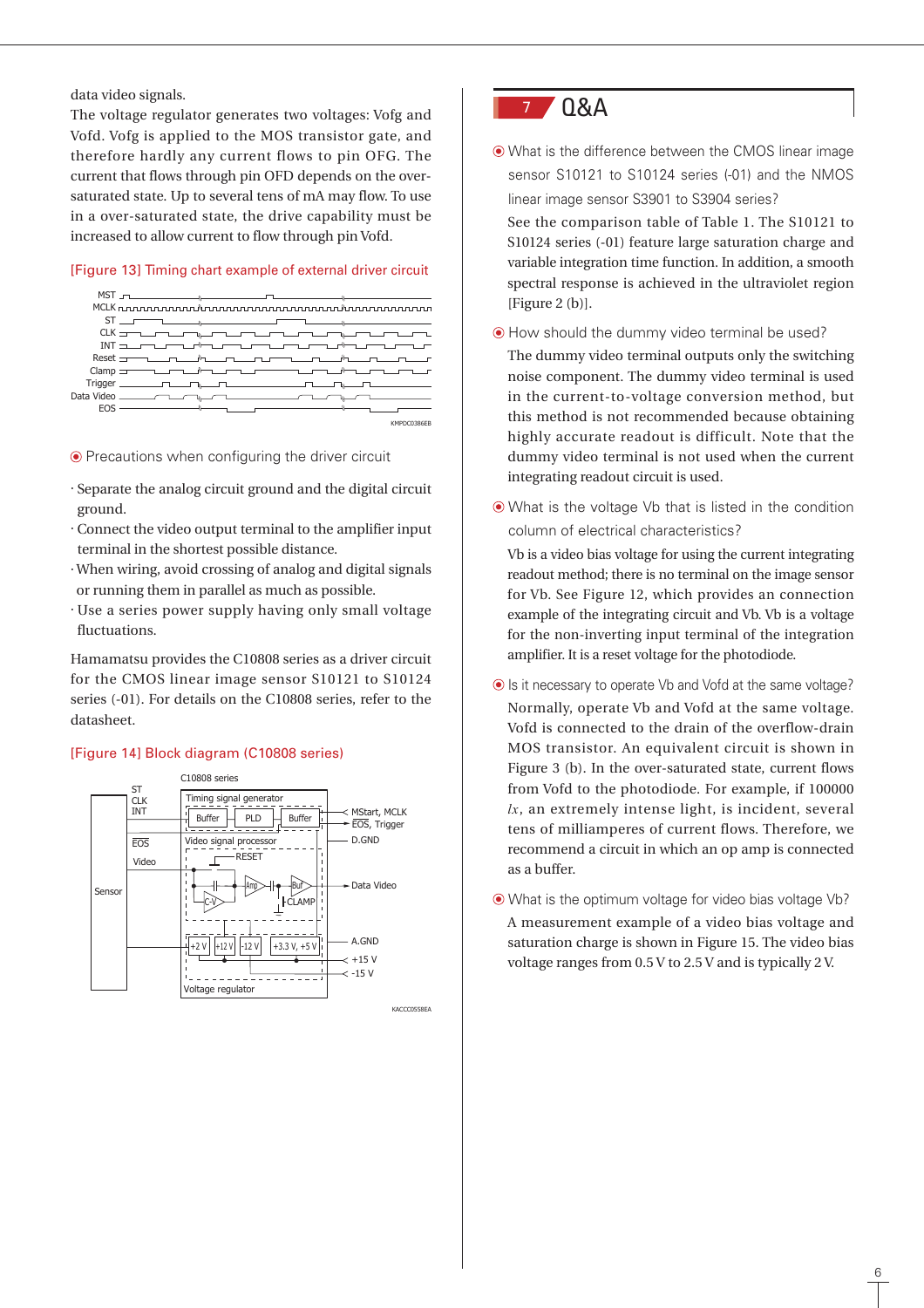#### [Figure 15] Video bias voltage vs. saturation charge (typical example) (a) S10121-512Q-01



KMPDB0402EA

#### (b) S10124-1024Q-01



 $\odot$  Is it necessary to set the overflow gate voltage Vofg to 0.2 V? Is there a problem with using 0 V? Also, is it okay to apply the voltage through a resistor divider?

The saturation charge is influenced by variance in Vofg. The larger the Vofg, the smaller the saturation charge. Since Vofg is connected to the anti-blooming MOS transistor gate in the sensor, it is at high input impedance and hardly any current flows. Therefore, there is no problem in applying Vofg through a resistor divider. Using Vofg at 0 V will cause problems such as increased time lag (unread signals) and deterioration in the sensitivity uniformity between pixels at near saturation output. To prevent these problems, use Vofg at 0.2 V.

 $\odot$  To what light levels does the overflow prevention function (anti-blooming function) work?

Under standard conditions, it has been confirmed that blooming does not occur up to 100 times the saturation exposure.

7

 Does the image sensor have sensitivity for light whose wavelength is 200 nm and less? If so, are there any points to consider when using the image sensor at such wavelengths?

The image sensor has some sensitivity for light whose wavelength is 200 nm and less, but it is outside the guaranteed range. Please use it at your own risk.

 $\odot$  How is the EOS pulse used?

The EOS pulse can be used to determine whether all the shift register stages are operating normally.

 How should the Cf value be set when using the current integrating readout circuit?

Set the value by considering the saturation output charge Qsat, the output voltage of the amplifier to be used, and so forth. For example, in the case of the S10121 series (-01), if the saturation output charge Qsat is 165 pC and 5 V of amplitude relative to the video bias voltage can be provided for the output voltage of the op amp, Cf=Qsat/V=165 pC/5 V=33 pF.

What are the points to consider when constructing a

current integrating readout circuit?

Consider the following points if you are selecting ICs for the current integrating readout circuit.

- First-stage amplifier: For the first-stage amplifier, select an IC with low noise and low input bias current while considering the switching speed.
- Second- and third-stage amplifiers: Select amplifiers that can handle high load capacitance.
- Reset switch and clamp switch: Use FET or analog switches. Select switches with minimal ON resistance and low reset noise and charge injection. Also, consider the signal voltage range.
- Are window materials other than the quartz window or windowless types supported?

Windowless types can be provided. Consult with your nearest Hamamatsu sales office. Please also consult us about window materials other than the quartz window.

 $\odot$  If all pixels are read out without using the variable integration time function, is it okay to leave the INT pulse at the low-level voltage?

The rising and falling edges of the internal pulse  $\overline{Q}$ generated from the shift register overlap with the falling edges of the CLK signal [gray area in Figure 6]. If the INT pulse is kept at the low-level voltage at all times, there is a possibility that the readout switches of two pixels turn on simultaneously. Therefore, the INT pulse must be applied so that it is at high level for 30 ns before and after the CLK falling edges.

 Which section of the video signal should I refer to for the dark output reference?

Refer to the video output of each pixel during the dark states. This product does not have a dark output reference like the optical black of the CCD.